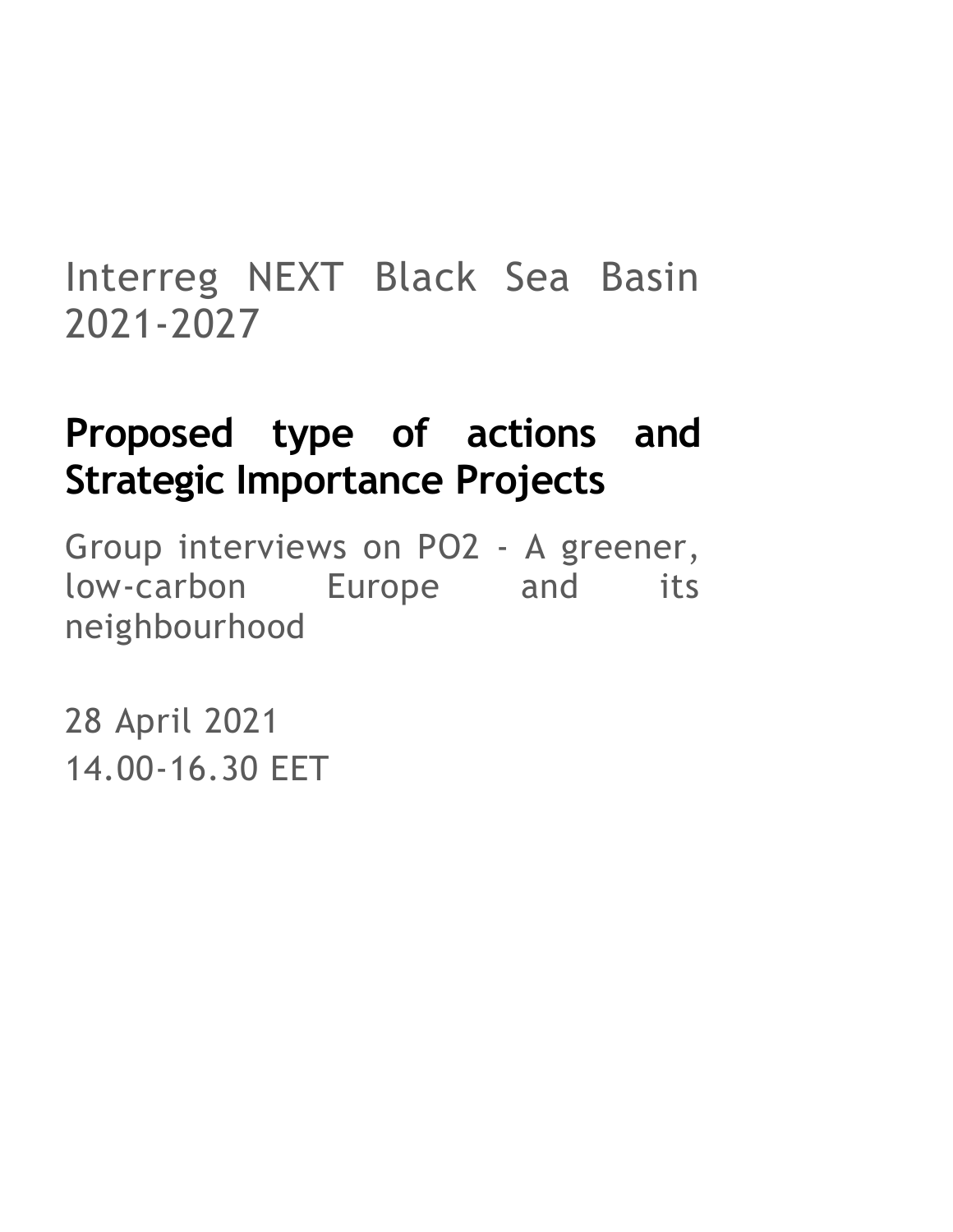## **Examples and type of actions for SO1: Developing and enhancing research and innovation capacities and the uptake of advanced technologies**

*Proposed specific actions related to the fields of action relevant to SO1 and considered to be financed by the programme:*

- 1. Development of research and management capacities for the elaboration and / or implementation of policies for sustainable management of aquatic and natural resources in the Black Sea Basin region
- 2. Organizing a digital economic summit with the participation of member countries
- 3. Entitle the Bulgarian Black Sea River Basin Council to monitor the coastal development and promote innovative practices for fostering the blue circular economy
- 4. To create virtual training room for all parties with necessary information, documents, data, experts who can share their knowledge and experience with the other participants.
- 5. Creation of an innovative tourist information center, tourist routes with the use of innovative technologies, Conducting exercises
- 6. Creating a marine cluster
- 7. Projects for cleaning the waters and supporting the re population of rivers.
- 8. Researches in elimination the micro plastic found in all the rivers and seas and also in the marine and sea life.
- 9. Cleaning the Danube banks on its course.
- 10. Promoting Eco transportation on the Danube (solar and/or electrical mini boats).
- 11. Investments in monitoring all underwater activities.
- 12. Promote Development/Implementation of Autonomous Marine Research Platforms (unmanned Surface Vehicles/Aquatic Drones, Remote Operated Vehicles), including with Artificial Intelligence
- 13. Establishing of regional fishing, aquaculture and aquatic live resources processing support centers in scientific research, technological development, marketing, counselling and consulting (including infrastructure component).
- 14. Introducing artificial intelligence into aquaculture technology decisions to reduce environmental impact introducing it tools into fishing procedures establishing regional biodiversity support centers in scientific research in the context of climate exchange, in order to reduce environmental impact taking the most adequate valuable decisions (including infrastructure component).
- 15. Circular economy in Tourism
- 16. Conducting seasonal trawl surveys of demersal fish species
- 17. Conducting seasonal trawl- acoustic surveys of pelagic fish species (using vessels equipped with appropriate hydroacoustic equipment).
- 18. Tagging Program of the Black Sea turbot.
- 19. Sustainable agriculture and agriculture tourism that does not harm the environment
- 20. Entrepreneurship acceleration programmes on agtech-agriculture technology (maybe aquaculture technologies)
- 21. Research and test for implementation in aquaponics systems and other land-based closed-loop farming
- 22. Establishing aquaculture accelerators
- 23. Implementing cascade funding for innovative solutions in aquaculture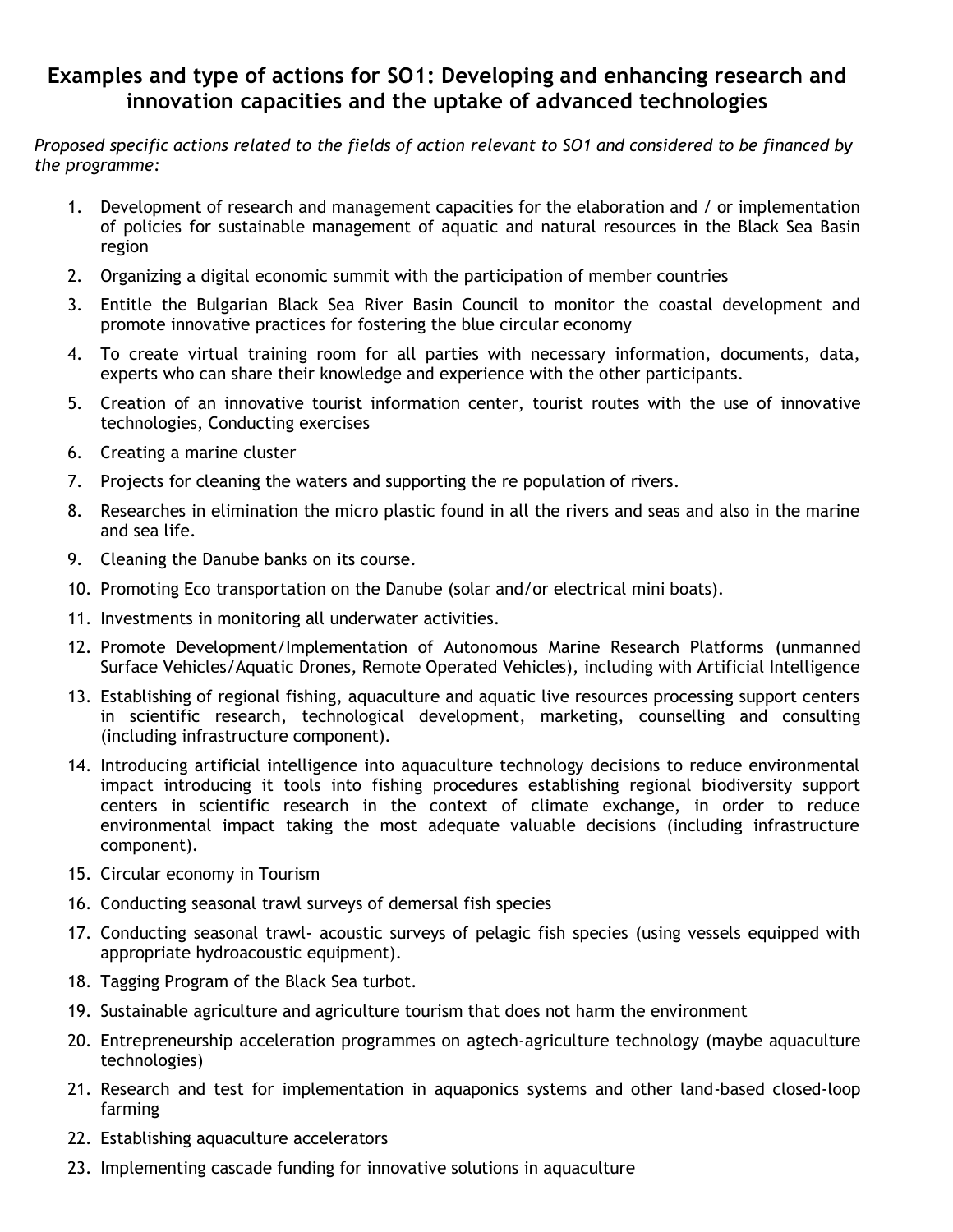- 24. Research in insect-based fish feed and many more
- 25. Establishing a virtual center to provide insights, data, knowledge and training to support the integrated management of the coastal "Green Belt" of the Black Sea.
- 26. Establishing a aqua observatory that will be responsible for the daily operations, such as: coordinating and organizing all observatory meetings and following on the decisions adopted in them, ensuring timely development of the observatory website, data uploading and data sharing processes, maintenance of all communications related to the observatory (including, for example report editing). The collected data will serve as databases for research in the field of sustainable aquaculture.
- 27. Promoting awareness about aquaculture Organization of training modules preferably online with certificate Organization of events and training for protecting marine ecosystem and biodiversity in BSB Promoting know-how processes and knowledge/experience sharing opportunities
- 28. Have marine and aquaculture science and scientists with local people for sustainable circular economy
- 29. Creation and implementation of an early warning system for the threat of environmental pollution of the Black Sea basin.
- 30. The system should provide for the exchange of information between the countries of the Black Sea basin.
- 31. Demonstration centers for research of opportunities for development of aquaculture / fish farming / in the Black Sea.
- 32. Protection from invasive species threatening the populations of native species in the Black Sea.
- 33. Promotion of virtual centers for creation of sustainable pond fish farms
- 34. Promotion of circular economy approaches, introduction of innovation approaches in this direction, financing pilot projects in this direction
- 35. Promoting business development in support of circular economy and blue growth
- 36. Data collection and modeling the coastal erosion
- 37. Establishing a virtual center to provide insights, data, knowledge and training support to boost competences for entrepreneurship
- 38. The creation of the online Platform for integration all results of the projects as an instrument for monitoring the evolution of investment and as support for decision making
- 39. Establishing a web-portal to provide information according aquaculture and fishery innovations and technology
- 40. Feasibility study on implementation of the concept for monitoring and management of maritime traffic (Sea Traffic Management) and development of a model for realization of a pilot project for the Black Sea region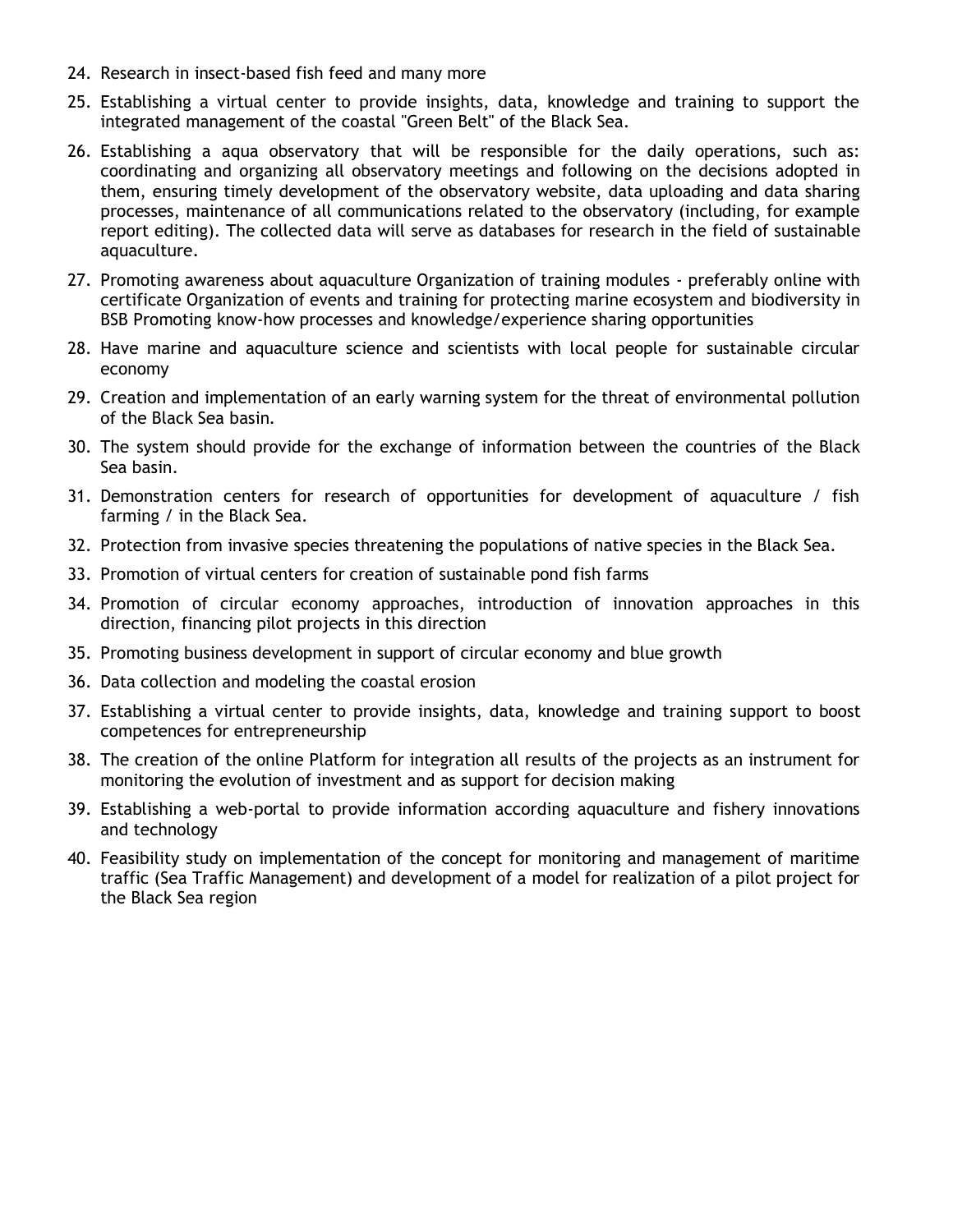### **Strategic Importance Projects on SO1**

For period 2021-2027, the draft Common Provision Regulation (art.2) include a new category of projects - namely Strategic Importance Projects – intended to provide a significant contribution to the achievement of the objectives of a programme, which do not necessarily involve infrastructure. Strategic Importance Projects (SIPs) are projects with a higher budget (possibly between 4 and 6 million Euro), involving key governance actors from minimum 4 different countries, which could bring added value by ensuring a deeper focus on the needs of the cooperation area and an extended impact on the targeted population.

#### **Concreate proposals:**

- 1. The project idea might be "Technology transfer and networking in the healthcare industry (production and services)". Related clusters, NGO's, public bodies and SMEs can be the target groups.
- 2. Feasibility study on implementation of the concept for monitoring and management of maritime traffic (Sea Traffic Management) and development of a model for realization of a pilot project for the Black Sea region
- 3. Researching the capacity of logistic sector and developing the new logistic opportunities among the countries. Related public bodies and logistic companies can be the target groups.
- 4. Developing the network among the seafood producers, exposing their needs in international bazaars. Public bodies, seafood producer companies and NGOs can be the target groups.

#### **Ideas to be further developed:**

- 1. Advertisement of the project to be much more efficient and ensure accountability.
- 2. East European regional fishing, aquaculture and aquatic live resources processing support centers
- 3. Our organization mainly involved in awareness campaigns and development of public awareness through trainings. Thus we believe that this type of events and activities that focus on public awareness should be supported.
- 4. Using the GIS in management ecotourism in mountain areas
- 5. Support in remote monitoring of the Black Sea using Copernicus Earth Observation Platform
- 6. State and capacity of the Central Authority for water resources management, Concept of reorganization
- 7. Nature based solutions for mitigating coastal disasters
- 8. East European regional biodiversity support centers in scientific research
- 9. Researching common culture values and moving them to digital platforms. Public bodies, NGOs, companies in art&culture sector might be the target groups.
- 10. Institutionalizing integrated coastal zone management at regional level
- 11. Incorporating adaptation to climate change in the spatial and land-use planning
- 12. Natural restoration of the national hydrographic network